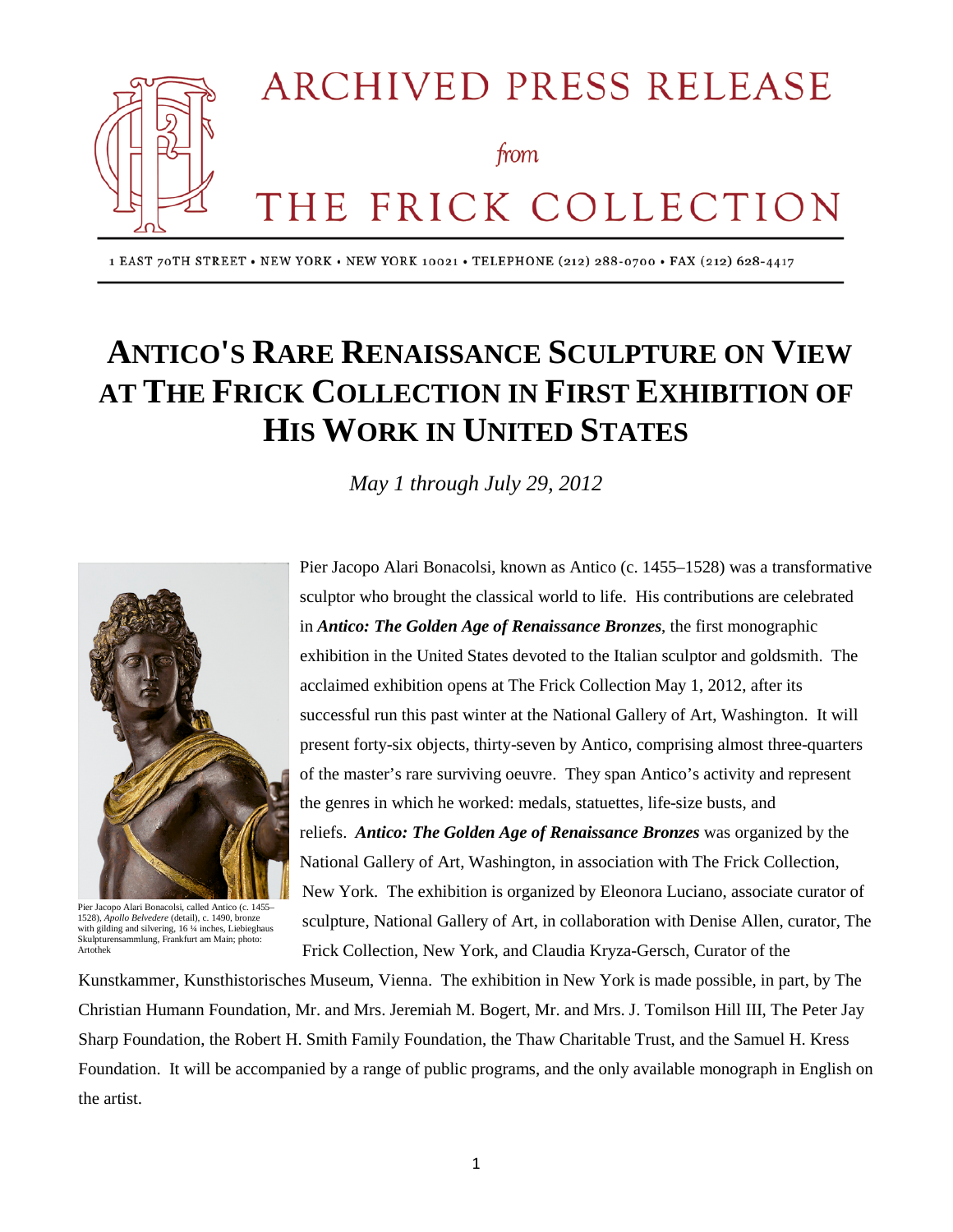Comments co-curator Denise Allen, "Following the critical acclaim of the 2008 exhibition *Andrea Riccio: Renaissance Master of Bronze*, we were delighted to join the National Gallery of Art and the Kunsthistorisches Museum in studying another remarkable Northern Italian artist whose oeuvre deserved better recognition in America. As with Riccio, Antico is represented in the Frick's holdings, and we have come to appreciate our work better by placing it in the context of these loans from major public and private collections worldwide." Among them are the Kunsthistorisches Museum, Vienna; the J. Paul Getty Museum, Los Angeles, The Metropolitan Museum of Art, New York; the Musée du Louvre, Paris; the Museo Nazionale del Bargello, Florence; the National Gallery of Art, Washington, D.C.; and the Victoria and Albert Museum, London.

## **ANTICO, "THE ANTIQUE ONE" REIMAGINES AND CREATES A CANON**

In 1489 workers digging in Cardinal Giuliano della Rovere's Roman vineyard unearthed an ancient statue of Apollo. Little more than its right forearm and left hand were missing; the god seemed miraculously preserved. The cardinal had the Apollo placed in the sculpture garden of his Roman palace, where artists studied it during the 1490s. After his election to the papacy, Giuliano, now Pope Julius II, prominently displayed it with other examples of his magnificent antique sculptures in the Belvedere Courtyard of the Vatican. Today, the *Apollo Belvedere* is among a handful of classical works that have been esteemed as paradigms of artistic perfection from the Renaissance through the Neoclassical period. At the time of its discovery, however, the *Apollo* was not yet a cornerstone of a well-known classical canon, but rather a marvelous discovery that spoke to the achievements of antiquity.

The first Renaissance artist to interpret the *Apollo Belvedere* was the Mantuan goldsmith-sculptor Pier Jacopo Alari de' Bonacolsi (c. 1460–1528). Within six years of the statue's unearthing, he masterfully re-created it as an exquisite bronze statuette, capturing the likeness of the marble god with archeological precision. His bronze figure (see page 1) included an imaginative restoration of the missing limbs that returned the ancient composition to its perfect state. The monumental marble's translation into a small-scale bronze, embellished with silvered eyes and partial gilding, transformed the *Apollo* into a precious object. On the quiver strap across the god's chest, Pier Jacopo inscribed an abbreviation of his nickname Antico, meaning "the antique one." The name announced Antico's identity as a master who recaptured the grandeur of the ancient past in sculptures of great beauty.

#### **GONZAGA PATRONAGE BEGINS: GIANFRANCESCO, LUDOVICO**

Little is known about Antico's training, but an early inventory lists silver vases "signed by the hand of Antico," suggesting that he probably began his career as a goldsmith. He spent his life working as sculptor to the Gonzaga family, who ruled Mantua, a small independent principality in northern Italy. The Gonzaga promoted a culture of splendid display that brought the glories of classical Rome to their courts. Although they did not have access to singular, large-scale ancient marbles—such as the *Apollo* 



Pier Jacopo Alari Bonacolsi, called Antico (c. 1455–1528), *Gianfrancesco Gonzaga di Ròdigo*, c. 1486–1490, bronze, 1 5/8 inches, National Gallery of Art, Washington, Widener Collection; photo: Lee Ewing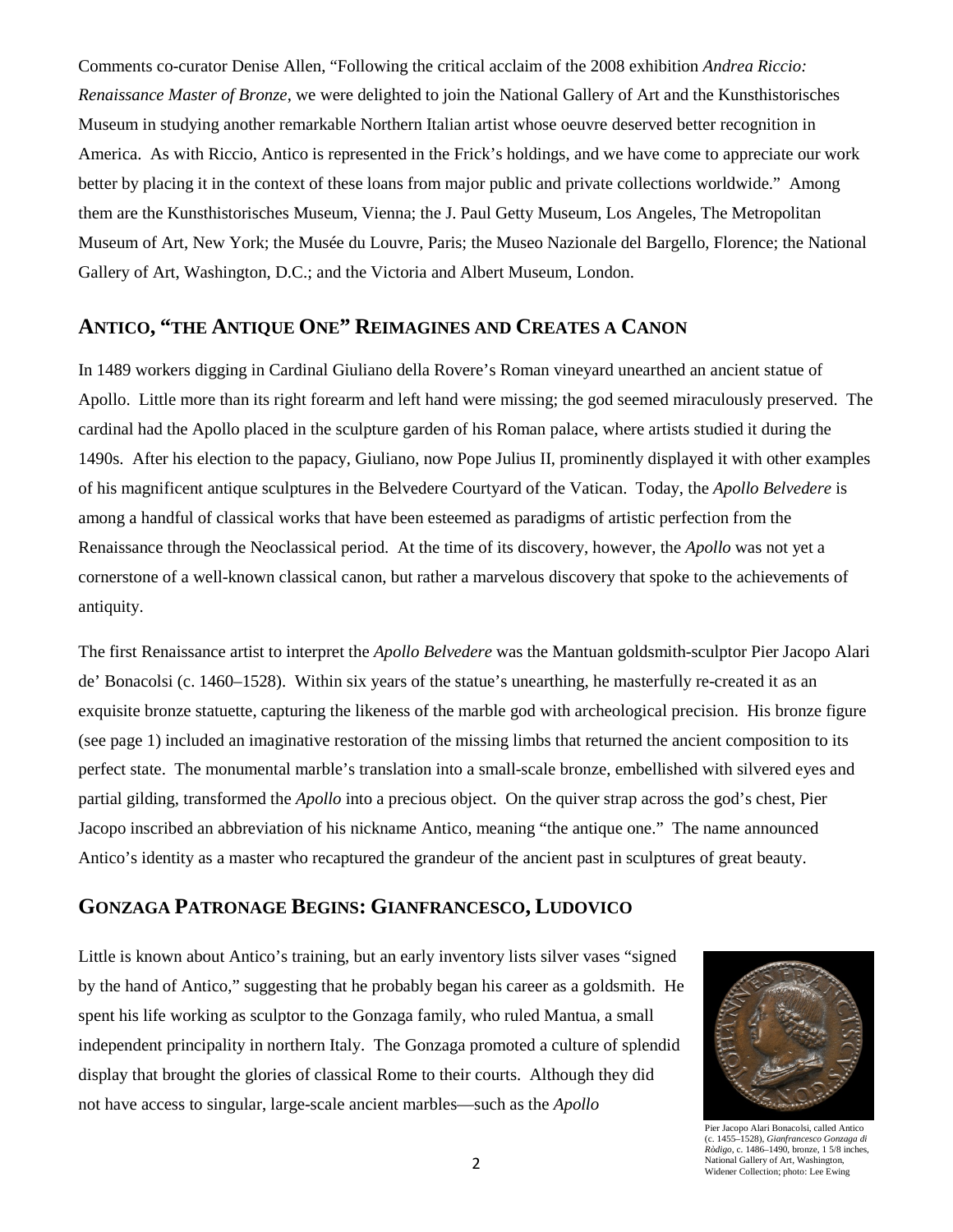*Belvedere—*they vigorously acquired small-scale antiquities, among them as cameos, engraved gems, and bronze statuettes. Antico's first patron, Gianfrancesco Gonzaga di Ròdigo, was a renowned collector of Roman coins. His death inventory of 1496 records an astonishing group of 2,095 in gold, silver, and bronze. Ancient coins inspired the Renaissance art form of the portrait medal, and of all fifteenth-century examples, Antico's most resemble Roman coins in format and symbolic language. His medal of Gianfrancesco (previous page) is exactly the same size as an imperial sestertius, and he shows the lord draped like an emperor. On the reverse, the gods Mars and Minerva flank a personification of Fortune, and all three stand on a flat platform, called an *exergue,* which is typically found on Roman coins. Yet other elements, like Gianfrancesco's hairstyle, are contemporary, and the figures on the reverse are larger and more voluptuously rendered than their classical prototypes. Antico's command of numismatic conventions endows the medal with ancient authenticity, convincingly transformed into a modern idiom. By including his signature (ANTI) beneath the *exergue,* Antico provokes the comparison between past and



Pier Jacopo Alari Bonacolsi, called Antico (c. 1455–1528), *Hercules and the Lernaean Hydra*, c. 1496, bronze with gilding, 12 7/8 inches, Museo Nazionale del Bargello, Florence; photo: Domingie & Rabatti Firenze

present. He poses a question: If this medal was made by "the antique one," does it not also equal the antique? The shared antiquarian interests of Antico and his Gonzaga patrons encouraged him to create novel works in a classical mode. He based the composition of the *Hercules and the Lernaean Hydra*, at left, on the reverse of an ancient coin. But he used the relief's large scale about a foot in diameter—to bring into vivid focus forms that could only be inferred on a tiny coin. Even from a distance, Hercules's pitched battle against the multi-headed Hydra is instantly recognizable. The bold contrast between dark bronze and brilliant gilding as well as the goldsmith-like definition of each detail exaggerates the composition's numismatic clarity. Hercules's heroic feats of strength were ancient emblems of virtue. Antico's splendid roundel associates the virtues of Gonzaga rulership with a classical heritage

writ large.

To Antico and his patrons, ancient sculpture represented the model of artistic perfection. Antico's older contemporary, the painter Andrea Mantegna, set the example at the Gonzaga courts. In the *Lives of the Artists* of 1550, Giorgio Vasari wrote of Mantegna, "Andrea always believed that good classical statues were more perfect and possessed more beautiful parts than those that are shown by nature." Because ancient marble sculptures known to the Renaissance were often fragmentary relics, imaginative reconstruction was required before their beauty might outshine nature's own. Mantegna brought an entire classical world to life in his encyclopedic paintings. As a sculptor, Antico concentrated on reconstructing individual classical works, both in fact and in his own art. During the 1490s (and probably earlier), Antico spent time in Rome working as a restorer of ancient marbles. He recorded this activity by inscribing the monumental statues of the *Horse Tamers* on the



Pier Jacopo Alari Bonacolsi, called Antico (c. 1455–1528), *Meleager*, probably by 1496, bronze with gilding and silvering, 12 1/8 inches, Victoria and Albert Museum, London, Purchased from the Horn and Buyan bequests with the assistance of a contribution from The Art Fund; photo: © Victoria and Albert Museum, London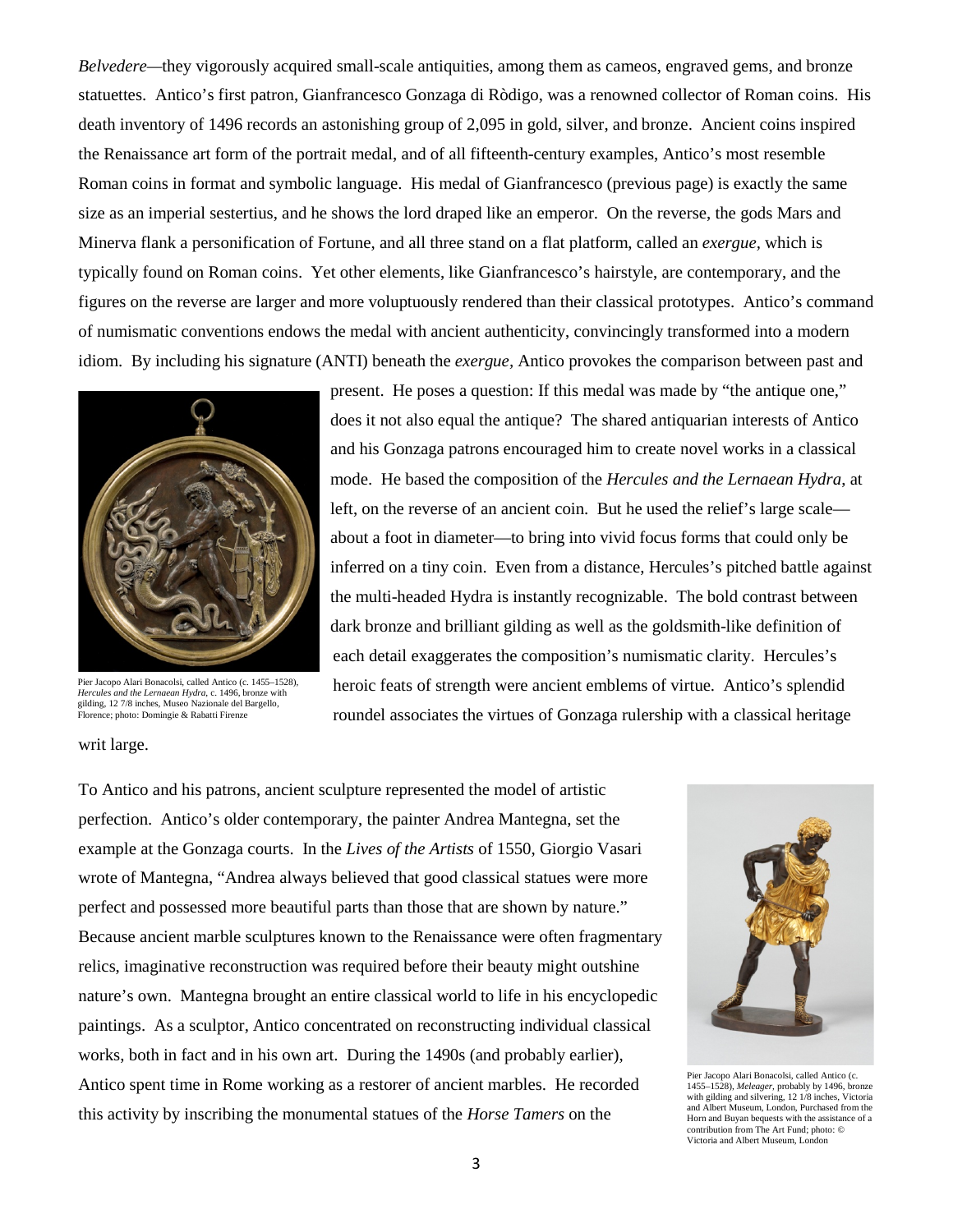Quirinal Hill in clear Roman capitals: ANTICUS MANTVANUS R[E]F[ECIT] (Antico the Mantuan remade this), identifying himself with the renowned classical sculptors Praxiteles and Polycleitus, who were believed at the time to have carved the group. Without Antico's experience as a restorer, a masterpiece such as the *Meleager* on the previous page is unthinkable. The composition derives from a battered Roman marble that, by Antico's day, was probably headless, missing some of its limbs, and with its drapery eroded by the effects of time. From the fragment, Antico invented a complete figure and revived the mythical drama of Meleager killing the Calydonian boar. With gold tunic fluttering and silver eyes widened in attack, the hero delivers the death thrust with his spear (now lost) in a graceful movement that is as exquisite as the statuette's precisely finished details. Although the highly esteemed Roman marble was, itself, displayed in the Belvedere Courtyard, it could hardly compare to this glittering bronze. Antico's statuettes—including the *Marcus Aurelius*, *Spinario*, *Venus Felix*, *Hercules and Antaeus*, and *Mercury* (all featured in the exhibition)—presented the Gonzaga with a gallery of important Roman antiquities in a complete form that rivaled the perfection of the works that had inspired them.



Pier Jacopo Alari Bonacolsi, called Antico (c. 1455–1528), *Seated Nymph*, probably 1503, bronze with gilding and silvering, 7 5/8 inches, Robert H. and Clarice Smith; photo: Lee Ewing

After Gianfrancesco's death in 1496, Antico became court sculptor to Ludovico Gonzaga, bishop-elect of Mantua. Ludovico was a passionate collector of ancient gems and hard-stone vessels. Antico's meticulously executed, lavishly gilded sculptures (such as The Frick Collection's *Hercules*, discussed and illustrated on page 6) were probably made in large part for him. Ludovico promoted his ownership of such valuable works to enhance his public prestige. Even though he was the first Renaissance master to perfect the ancient art of indirect casting, which allows an artist to make many bronze versions of his sculptures using molds taken from a single wax model, Antico's bronzes always seem to have been as rare as exceptional antiquities. Few works that were cast during Antico's lifetime exist in multiple

examples. Some, like the *Meleager,* are unique. The *Hercules* is known in four versions, the *Apollo* in only

three. Comparison of Antico's two *Seated Nymphs* reveals some of the small, but significant, differences that can exist between bronzes that derive from the same wax model. The hair of one is pulled into a knot above her brow (above), and each curl is gracefully articulated. The other (at right) wears a plain diadem. She is simpler overall and was probably less highly worked in the wax casting model than her more elaborate counterpart. Such differences may also reflect the fact that Antico often entrusted other masters to cast his bronzes. Although Antico's replicative casting technique might have generated a lucrative income, he apparently did not undertake the serial production of his works. His obligations as





Pier Jacopo Alari Bonacolsi, called Antico (c. 1455–1528), *Seated Nymph*, c.1503–1511, bronze with gilding and silvering, 7 5/8 inches, Private collection

restoring classical marbles, may have left him little time to spare. The Gonzaga, moreover, probably forbade him to sell his sculptures on the open market. Ludovico owned and zealously guarded the rights to Antico's creations,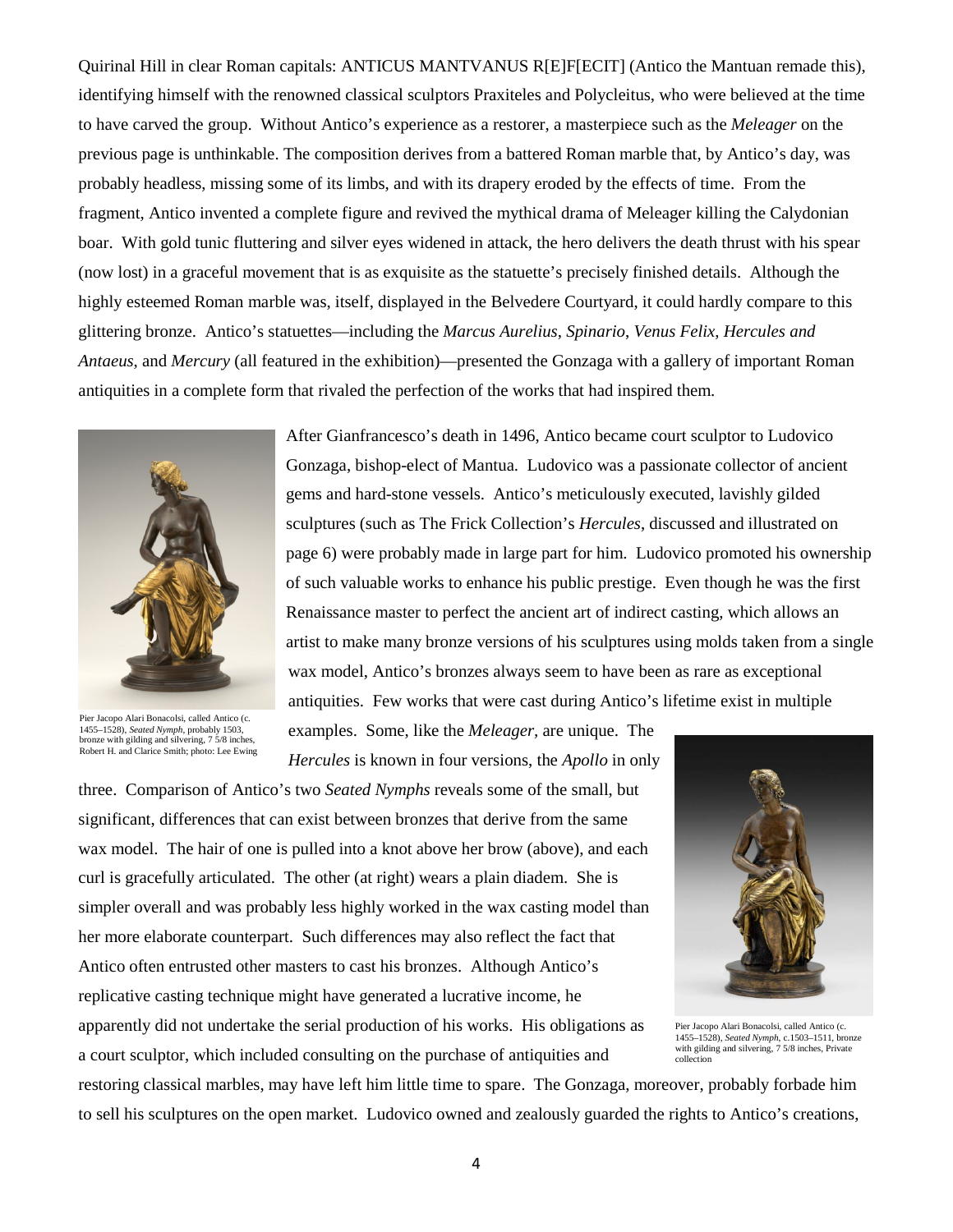ensuring their rarity. When molds were stolen from Antico's shop in 1498, Ludovico imprisoned the thief and threatened to "punish him so severely that he will regret it." In a culture dedicated to splendid public display, owning a sculpture by Antico was a privilege reserved only for Gonzaga rulers. They integrated his magnificent works into their collections of ancient art, and they bestowed them as gifts in noble gestures of friendship and diplomacy.

#### **ISABELLA D'ESTE: GREATEST FEMALE COLLECTOR OF THE RENAISSANCE**



Pier Jacopo Alari Bonacolsi, called Antico (c. 1455– 1528), *Cleopatra*, c. 1525, bronze with traces of gilding, 25 3/8 inches, Museum of Fine Arts, Boston, William Francis Warden Fund; photo: © 2012 Museum of Fine Arts, Boston

Antico's last Gonzaga patron, Isabella d'Este, Marchioness of Mantua, was the greatest female collector of the Renaissance. She indulged her admitted "insatiable appetite for antiquities" for more than thirty years and developed a famed collection that was identified with her taste, sophistication, and character as a ruler. Antico and Isabella formed a close, enduring relationship. Although she tended to manage every detail of a commission, often to artists' dismay, in 1503 she entrusted Antico to choose the subject of a female statuette intended for the cornice over the doorway of the room where she displayed her greatest works. This statuette was most likely the *Seated Nymph*. Presiding over a gathering of figurative works, the delicately pensive *Nymph* invited the elevated state of contemplation that is inspired by beauty. For the life-size bust of *Cleopatra,* at left, Antico imagined a resplendent queen whose outward beauty reflects her

strength of spirit. Antico's early bronze busts emulated the Roman marble portraits and fragmentary heads that he studied and restored. Later ones, like the *Cleopatra*, are the product of his ability to invent in a classical mode.

Toward the end of his career, busts rather than statuettes captured his artistic imagination. In 1519 Antico agreed to cast for Isabella the statuettes that he had long ago made for Ludovico. But he enticed her by writing that he could also create "bronze heads" that were "more beautiful" than those he had created for Ludovico. The *Cleopatra* was probably one of these. During the Renaissance, Cleopatra was regarded as a heroine whose suicide was an example of ancient virtue. The defeated Egyptian queen chose death rather than the disgrace of being paraded in Augustus Caesar's triumph. Antico portrays *Cleopatra* confronting her terrible choice with introspective dignity. She is magnificently robed, crowned, and jeweled; her regal features are calm, her eyes downcast in thought. Below, on the bust's socle, Antico depicts an asp, the poisonous instrument of her death and the subject of her contemplation. In this remarkable work, which has no exact classical prototype, Antico suggests that heroic acts stem not from strength of body but from character of mind. In Isabella's collection, Antico's noble *Cleopatra* symbolized the inner source of female rulership.

Isabella once wrote to Antico that "we have not found anything that is equal to your merit." It was her way of expressing a personal appreciation of Antico's art and service. The Gonzaga rewarded his achievements by granting him property rights and courtly favors, and by allowing him to use the noble designation "de' Bonacolsi" at the end of this name. Born the son of a butcher, Antico died a wealthy man who had elevated his family's standing. But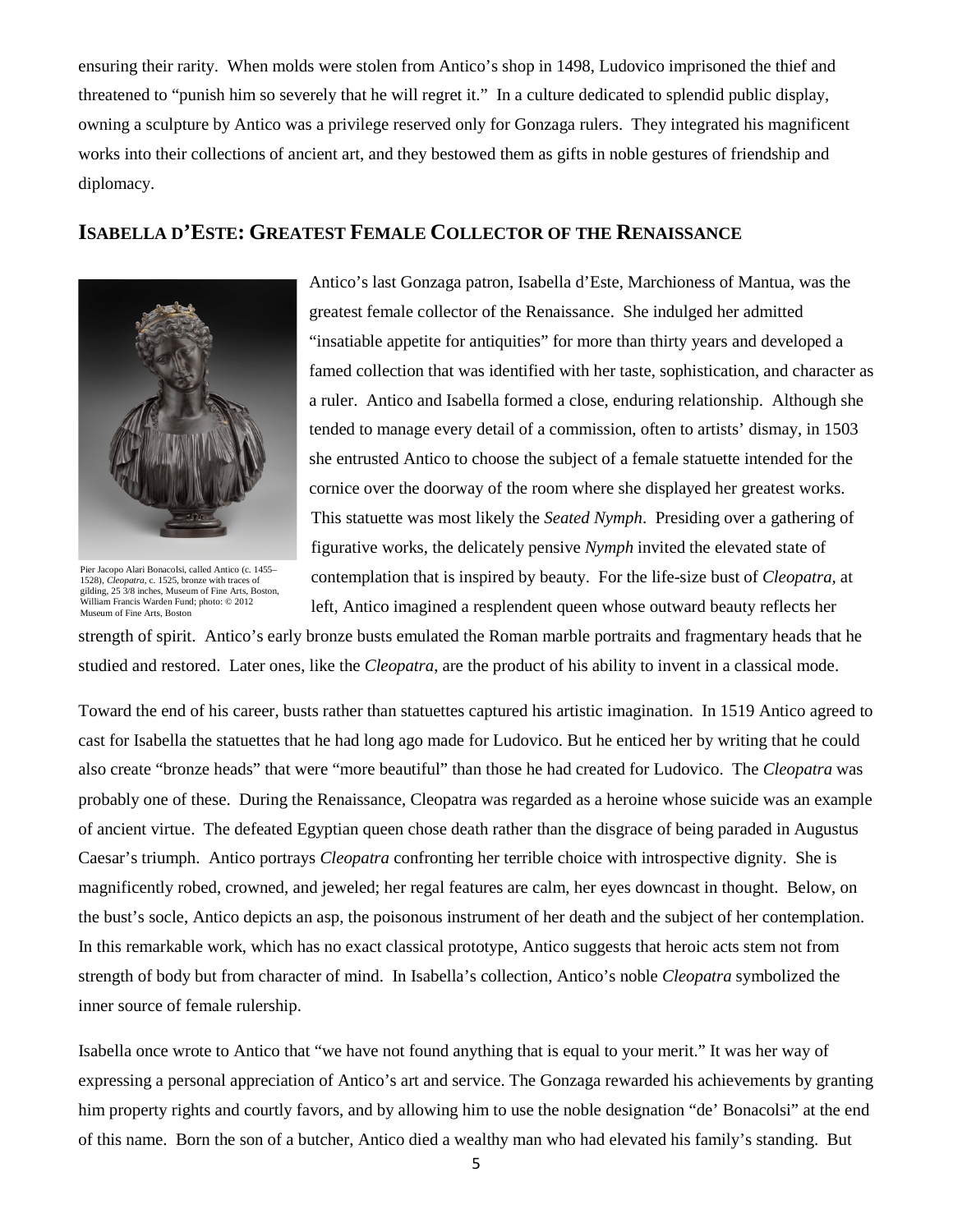his lifelong service to the Gonzaga came at the price of artistic fame. His authorship of the magnificent sculptures that graced their courts was forgotten soon after his death. Twentieth-century archivists and art historians secured Antico's reputation, rather than Renaissance writers like Vasari. Although Antico advanced the technique of bronze casting further than any sculptor of his time, this achievement went unnoted until modern scientific studies revealed the elegant technical intricacies of his methods. When Henry Clay Frick demanded from his dealer only "the finest" bronzes from J. Pierpont Morgan's estate, he did not consider Antico. The expert advice and magisterial catalogues of Wilhelm von Bode formed the taste of Morgan and Frick's generation of collectors. To them the bronzes of Antico's contemporary, Andrea Riccio, represented the Renaissance revival of antiquity at its most creative,



Pier Jacopo Alari Bonacolsi, called Antico (c. 1455–1528), *Hercules*, possibly by 1496, bronze<br>with gilding and silvering, 13 5/8 inches, The Frick<br>Collection, New York, Gift of Miss Helen Clay<br>Frick; photo: Michael Bodycomb

expressive, and fascinating. Antico's sculptures, which hewed close to ancient sources, appeared, by contrast, cold and lacking in imagination. Henry Clay Frick was willing to spend thousands of dollars on a bronze, and he gave Riccio's *Oil Lamp* pride of place in his 70th Street mansion. He purchased Antico's *Hercules* for eighty-five dollars to decorate the family summer house, Pride's Crossing. The fate of this work presents an example of how specialists and collectors are influenced by the period taste they themselves help to establish. In 1970 Helen Clay Frick redressed her father's oversight by donating it to The Frick Collection, and since then it has remained a centerpiece among the sculptures shown in the grand West Gallery. For three months this summer, this *Hercules* will join other masterpieces by Antico in the exhibition, together recapturing a glimpse of the bygone splendors of the Gonzaga courts*.*

### **FIRST ENGLISH LANGUAGE PUBLICATION ON ANTICO**

The exhibition catalogue, co-published by the National Gallery of Art and Paul Holberton publishing, is the only available English-language monograph on Antico. It features a series of essays providing an overview of the artist's career, placing Antico's life, work, and technique in a contextual framework critical to understanding his sculptures, and includes the results of technical studies undertaken by object conservators at the National Gallery of Art and The Metropolitan Museum of Art. The catalogue also addresses little-discussed topics, from the chronology of his works to aspects of his technique and his relationship with the court of Mantua. In addition to essays by Eleonora Luciano, Denise Allen, and Claudia Kryza-Gersch, the catalogue includes contributions by Stephen J. Campbell, professor and chair of the department of art history, Johns Hopkins University; Davide Gasparotto, curator, Galleria Nazionale di Parma; Dylan Smith, Robert H. Smith Research Conservator, National Gallery of Art; Richard Stone, senior museum conservator emeritus, Sherman Fairchild Center for Objects Conservation, The Metropolitan Museum of Art; and Shelley Sturman, senior conservator and head of the department of object conservation, National Gallery of Art. The 210-page hardcover catalogue includes 163 illustrations. It is available (\$50, member price \$45) in the Museum Shop, on the Frick's Web site [\(www.frick.org\)](http://www.frick.org/), and by phone at (212) 547-6848.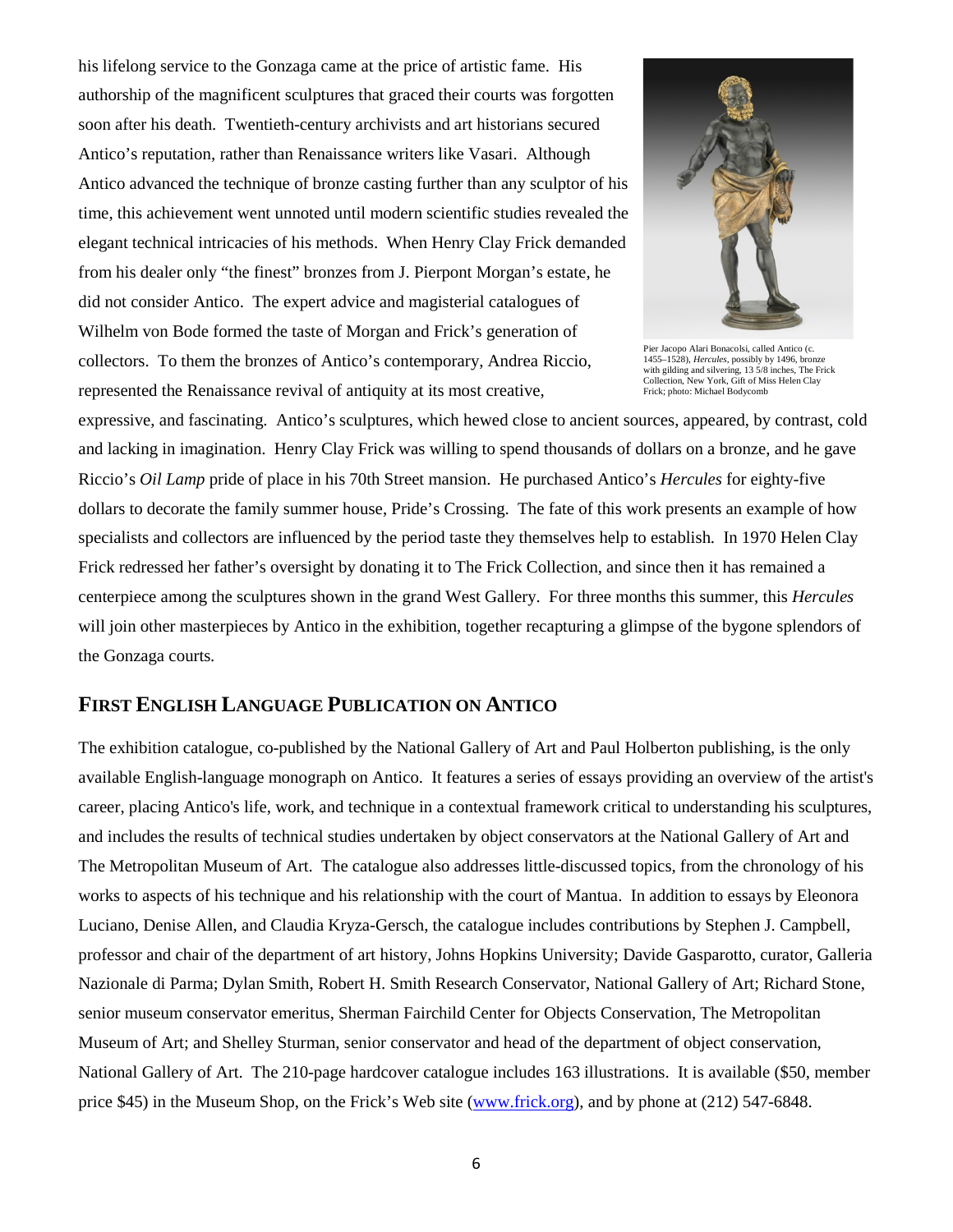# **RELATED EDUCATION PROGRAMS AND EVENTS**

## **Special Exhibition Lectures**

*Wednesday evening lectures are free and do not require reservations. Doors open at 5:45 p.m. The Saturday afternoon lecture in this group is free with museum admission; doors for that program open at 1:45 p.m. Seating is on a first0come, firstserved basis.*

| Date           | Wednesday, May $2, 6:00$ p.m.                                   |
|----------------|-----------------------------------------------------------------|
| <b>Speaker</b> | Claudia Kryza-Gersch, Curator, Kunsthistorisches Museum, Vienna |
| <b>Title</b>   | Antico: A Pioneer of Renaissance Sculpture                      |

Antico—whose oeuvre is the subject of the special exhibition—dedicated himself to reviving the forms and splendors of ancient sculpture. This lecture will explore the artist's pioneering role in establishing the bronze statuette as a new Renaissance genre; his innovative exploration of the classical bust and the female nude; and his invention of techniques for creating superbly finished versions of his bronzes that rival the technical achievements of the ancients.—*This lecture is made possible by the Robert H. Smith Family Foundation.* 

| Date           | Wednesday, June 13, $6:00$ p.m.                                       |
|----------------|-----------------------------------------------------------------------|
| <b>Speaker</b> | Eleonora Luciano, Associate Curator of Sculpture and Decorative Arts, |
|                | National Gallery of Art, Washington, D.C.                             |
| <b>Title</b>   | Antico in Mantua: Friends and Foes                                    |

This lecture will explore Antico's artistic milieu, notably the overpowering presence of Andrea Mantegna, and will delve into the complexities of the sculptor's relationships with his Gonzaga patrons, including the renowned Isabella d'Este. The little-known sculptor and engraver Gian Marco Cavalli—a collaborator of both Antico's and Mantegna's—will also be discussed, as will his influential role as a key point of intersection between the two more famous artists.—*This lecture is made possible by the Robert H. Smith Family Foundation.* 

| Date           | Saturday, July 28, 2:00 p.m.                |
|----------------|---------------------------------------------|
| <b>Speaker</b> | Denise Allen, Curator, The Frick Collection |
| <b>Title</b>   | Antico and Exhibitions                      |

Early Renaissance masters of bronze, like Antico, whose works traditionally have been studied only by specialists, often require the attention of international exhibitions before they are propelled from the margins of art history into the scholarly mainstream. On the closing weekend of *Antico: The Golden Age of Renaissance Bronzes*, the show's New York curator will examine recent exhibitions devoted to the artist, including the Frick presentation. She will discuss the ideas that guided the selection of works and the format of the catalogues; how the exhibitions contribute to a better understanding of Antico and his oeuvre; and some of the questions about the artist that still remain.— *This lecture is made possible by the Robert H. Smith Family Foundation.*

## **Seminar**

*Seminars provide unparalleled access to works of art, often when galleries are closed to the public, and encourage thoughtprovoking discussion with Frick specialists. Sessions are limited to twenty participants, and advance registration is required. Register online or by calling 212.547.0704. \$100 (\$90 for Members).* 

| Date           | Wednesday, May 23, 6:00 to 7:30 p.m.        |
|----------------|---------------------------------------------|
| <b>Speaker</b> | Denise Allen, Curator, The Frick Collection |
| <b>Title</b>   | Antico: Sculptor to the Gonzaga Courts      |

Antico was sculptor to the Gonzaga, rulers of the principality of Mantua in northern Italy. His gilded bronzes in the ancient style express the aspirations of a court renowned for its splendid revival of antiquity. This seminar will examine the Gonzagas's collecting practices and their patronage of artists, including Andrea Mantegna, to provide a context for Antico's achievements. Through close study of the objects on view in *Antico: The Golden Age of Renaissance Bronzes*, participants will consider some of the master's contributions to the genres of the *all'antica* bronze bust and the Renaissance statuette.